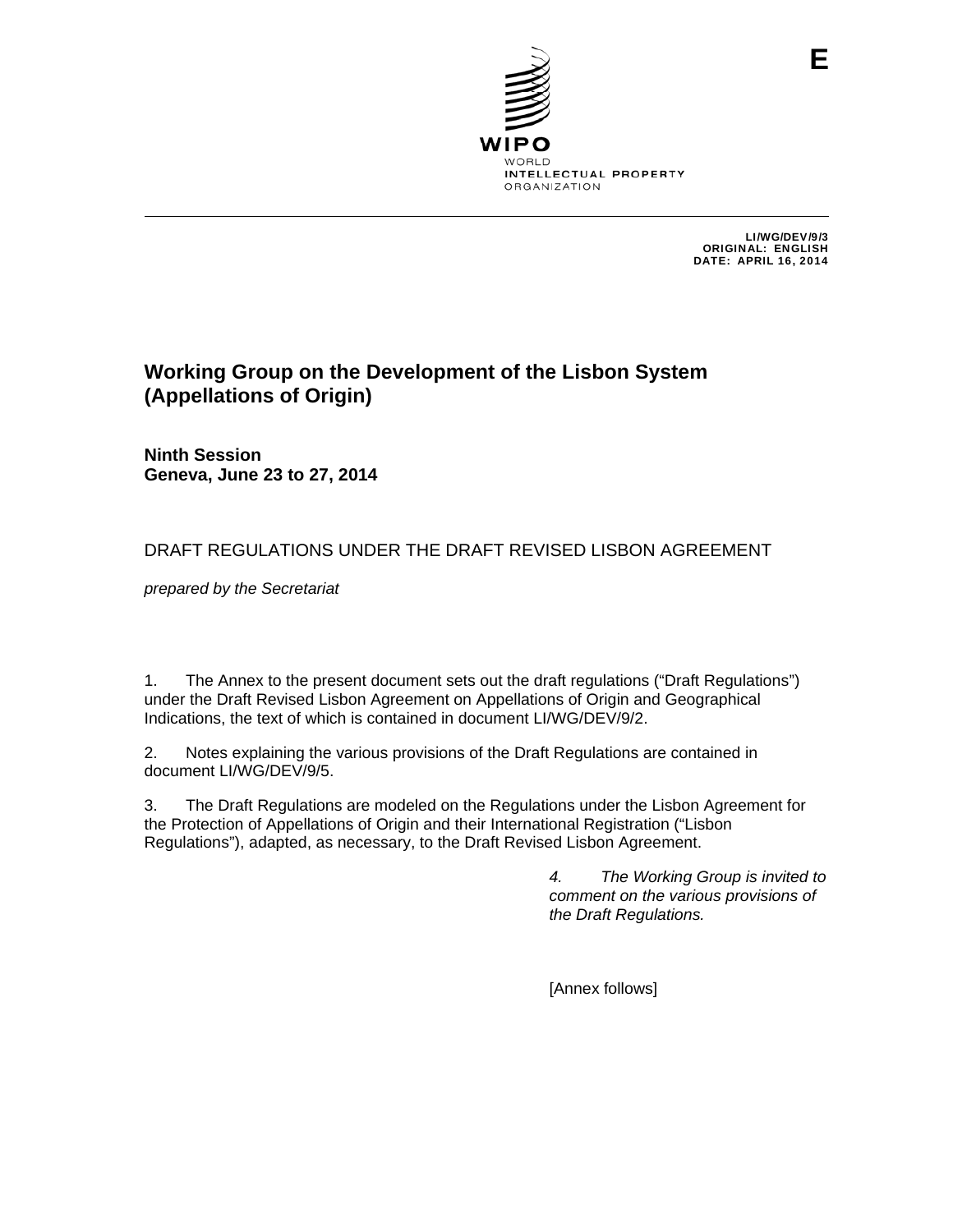## DRAFT REGULATIONS UNDER THE DRAFT REVISED LISBON AGREEMENT

#### List of Rules

#### *Chapter I: Introductory and General Provisions*

- Rule 1: Abbreviated Expressions
- Rule 2: Calculation of Time Limits
- Rule 3: Working Languages
- Rule 4: Competent Authority

#### *Chapter II: Application and International Registration*

- Rule 5: Requirements Concerning the Application
- Rule 6: Irregular Applications
- Rule 7: Entry in the International Register
- Rule 8: Fees

#### *Chapter III: Refusal and Other Actions in Respect of International Registration*

- Rule 9: Refusal
- Rule 10: Irregular Notification of Refusal
- Rule 11: Withdrawal of Refusal
- Rule 12: Notification of Grant of Protection
- Rule 13: Notification of Invalidation of the Effects of an International Registration in a Contracting Party
- Rule 14: Notification of Transitional Period Granted to Third Parties
- Rule 15: Modifications
- Rule 16: Renunciation of Protection
- Rule 17: Cancellation of an International Registration
- Rule 18: Corrections Made to the International Register

*Chapter IV: Miscellaneous Provisions* 

- Rule 19: Publication
- Rule 20: Extracts from the International Register and Other Information Provided by the International Bureau
- Rule 21: Signature<br>Rule 22: Date of Di
- Date of Dispatch of Various Communications
- Rule 23: Modes of Notification by the International Bureau
- Rule 24: Administrative Instructions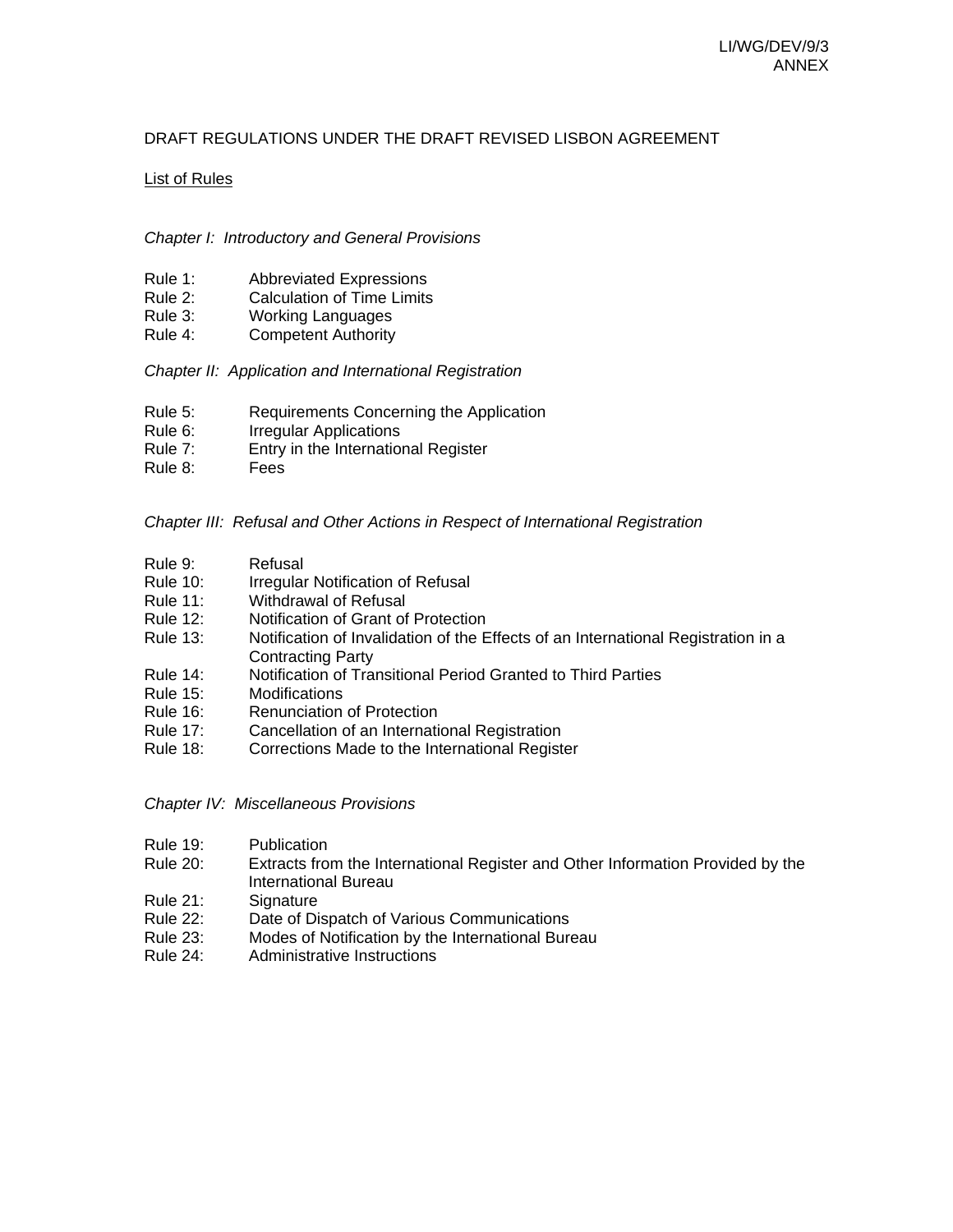#### **Chapter I Introductory and General Provisions**

#### **Rule 1**

#### Abbreviated Expressions

 For the purposes of these Regulations, unless expressly stated otherwise, Article 2(1)(b) applies in respect of the terms "appellation of origin" and "geographical indication". In addition: (i) abbreviated expressions defined in Article 1 shall have the same meaning in

these Regulations;

(ii) "Rule" refers to a rule of these Regulations;

(iii) "Administrative Instructions" means the Administrative Instructions referred to in Rule 24;

(iv) "Official Form" means a form drawn up by the International Bureau.

#### **Rule 2**  Calculation of Time Limits

(1) *[Periods Expressed in Years]* A period expressed in years shall expire in the subsequent year on the same day and month as the day and month of the event from which the period starts to run, except that, where the event occurred on February 29, the period shall expire on February 28 of the subsequent year.

(2) *[Periods Expressed in Months]* A period expressed in months shall expire in the relevant subsequent month on the same day as the day of the event from which the period starts to run, except that, where the relevant subsequent month has no day with the same number, the period shall expire on the last day of that month.

(3) *[Expiry on a Day Which Is Not a Working Day for the International Bureau or a Competent Authority]* If the period of a time limit applying to the International Bureau or a Competent Authority expires on a day which is not a working day for the International Bureau or a Competent Authority, the period shall, notwithstanding paragraphs (1) and (2), expire for the International Bureau or the Competent Authority, as the case may be, on the first subsequent working day.

# **Rule 3**

## Working Languages

(1) *[Application]* The application shall be in English, French or Spanish.

(2) *[Communications Subsequent to the International Application]* Any communication concerning an application or an international registration shall be in English, French or Spanish, at the choice of the Competent Authority concerned or, in the case of Article 5(3), at the choice of the beneficiaries or the legal entity referred to in Article 5(2)(ii). Any translation needed for the purposes of these procedures shall be made by the International Bureau.

(3) *[Entries in the International Register and Publication]* Entries in the International Register and publication of such entries by the International Bureau shall be in English, French and Spanish. The translations needed for those purposes shall be made by the International Bureau. However, the International Bureau shall not translate the appellation of origin or the geographical indication.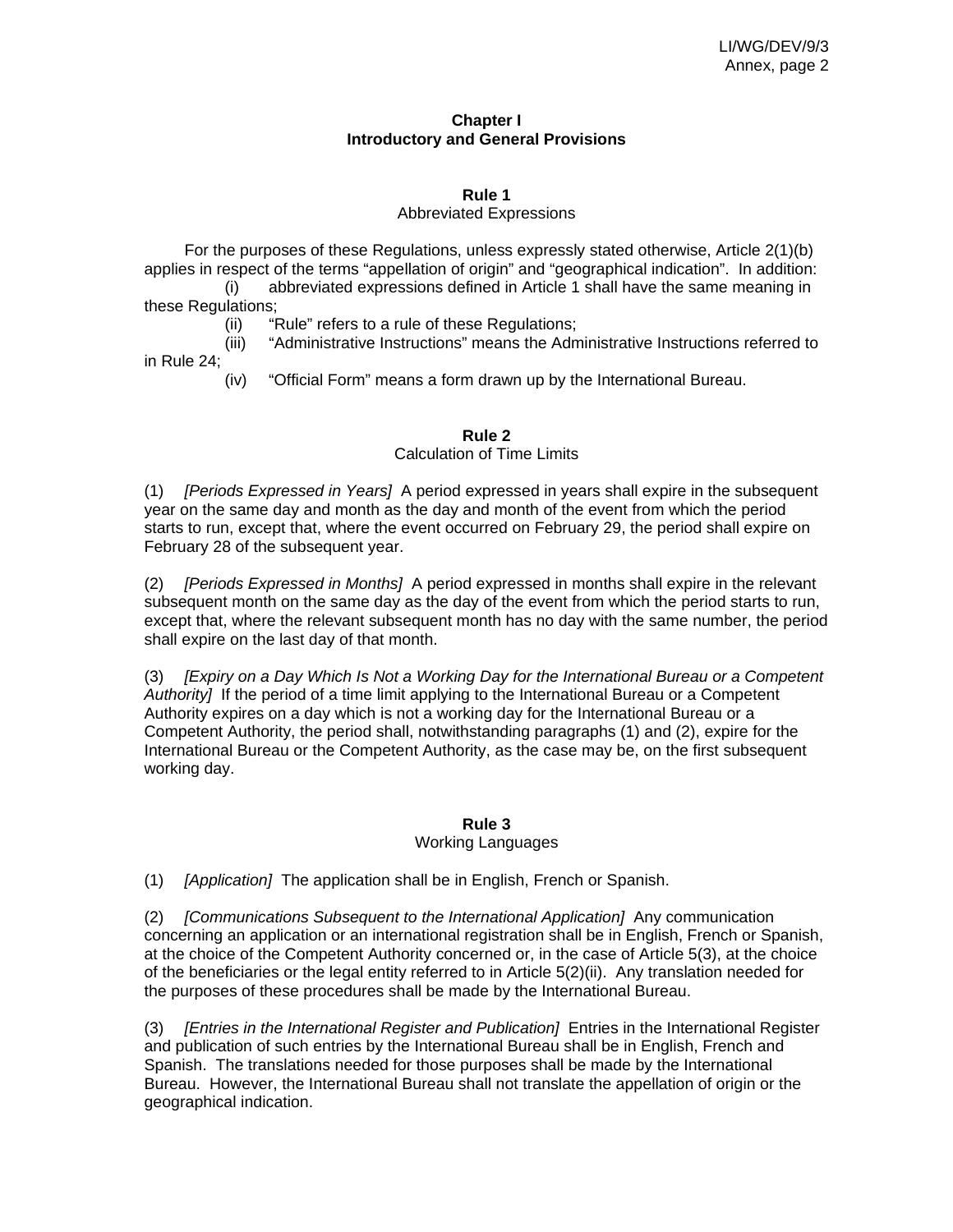(4) *[Transliteration and Translations of the Appellation of Origin or Geographical Indication]*  Where the application contains a transliteration of the appellation of origin or the geographical indication in accordance with Rule 5(2)(b) or one or more translations of the appellation of origin or the geographical indication in accordance with Rule 5(5)(ii), the International Bureau shall not check whether they are correct.

## **Rule 4**

#### Competent Authority

(1) *[Notification to the International Bureau]* Upon accession, each Contracting Party shall notify the International Bureau of the name and contact details of its Competent Authority, i.e. the authority it has designated to present applications and other notifications to, and receive notifications from, the International Bureau. In addition, such Competent Authority shall make available information on the applicable procedures in the Contracting Party for the enforcement of rights in appellations of origin and geographical indications.

(2) *[One Authority or Different Authorities]* The notification referred to in paragraph (1) shall, preferably, indicate a single Competent Authority. When a Contracting Party notifies different Competent Authorities, this notification shall clearly indicate their respective competence in respect of the presentation of applications to, and the receipt of notifications from, the International Bureau.

(3) *[Modifications]* Contracting Parties shall notify the International Bureau of any change in the particulars referred to in paragraph (1). However, the International Bureau may *ex officio* take cognizance of a change in the absence of a notification where it has clear indications that such a change has taken place.

## **Chapter II Application and International Registration**

#### **Rule 5**

Requirements Concerning the Application

(1) *[Filing]* The application shall be filed with the International Bureau on the Official Form provided to that end and shall be signed by the Competent Authority presenting it or, in the case of Article 5(3), the beneficiaries or the legal entity referred to in Article 5(2)(ii).

(2) *[Application – Mandatory Contents]* (a) The application shall indicate:

- (i) the Contracting Party of Origin;
- (ii) the Competent Authority presenting the application or, in the case of

Article 5(3) [or Article 5(4)(b)], details identifying the beneficiaries or the legal entity referred to in Article 5(2)(ii);

(iii) the beneficiaries, designated collectively or, where collective designation is not possible, by name;

(iv) the appellation of origin or the geographical indication for which registration is sought, in the official language of the Contracting Party of Origin or, where the Contracting Party of Origin has more than one official language, in the official language or languages in which the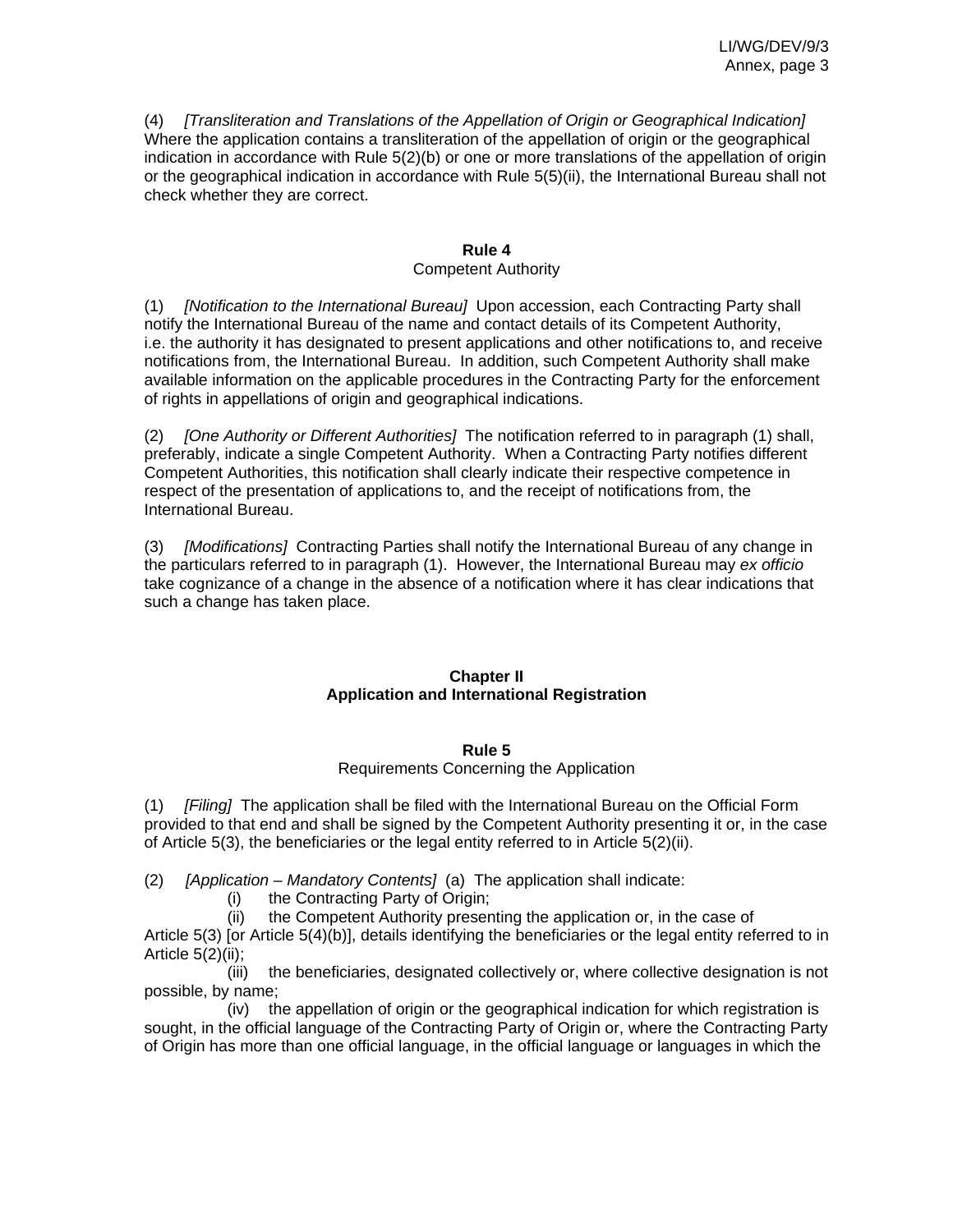appellation of origin or the geographical indication is contained in the registration, act or decision, by virtue of which protection was granted in the Contracting Party of Origin<sup>1</sup>;

(v) the good or goods to which the appellation of origin, or the geographical indication, applies, as precisely as possible;

(vi) the geographical area of origin or the geographical area of production of the good or goods;

(vii) the identifying details, including the date, of the registration, the legislative or administrative act, or the judicial or administrative decision, by virtue of which protection was granted to the appellation of origin, or to the geographical indication, in the Contracting Party of Origin;

[(viii) a request for extension of protection with regard to any Contracting Party that has made the declaration referred to in Article 7(4)].

(b) If they are not in Latin characters, the application shall include a transliteration of the names of the beneficiaries or the legal entity referred to in Article 5(2)(ii), of the geographical area of origin, and of the appellation of origin or the geographical indication for which registration is sought. The transliteration shall use the phonetics of the language of the application<sup>1</sup>.

(c) The application shall be accompanied by the registration fee and any other fees, as specified in Rule 8.

(3) *[Application – Particulars Concerning the Quality, Reputation or Characteristic(s)]* The application [shall] [may] further indicate particulars concerning, in the case of an appellation of origin, the quality[, reputation] or characteristics of the good and its connection with the geographical environment of the geographical area of production, and, in the case of a geographical indication, the quality, reputation or other characteristic of the good and its connection with the geographical area of origin. This information shall be provided in a working language, but shall not be translated by the International Bureau.

[(4) *[Application – Intention to Use]* (a) Where a Contracting Party requires that a request for extension of protection, as referred to in item (viii) of paragraph (2)(a), be accompanied by a declaration of intention to use the registered appellation of origin or geographical indication, it shall notify that requirement to the Director General.

 (b) An application that is not accompanied by such a declaration of intention to use shall have the effect that protection is renounced in respect of the Contracting Party requiring such declaration.]

(5) *[Application – Optional Contents]* The application may indicate or contain:

(i) the addresses of the beneficiaries;

 $\frac{1}{1}$ 

(ii) translations of the appellation of origin or the geographical indication in such languages as the applicant may choose<sup>1</sup>;

(iii) a statement concerning the scope of protection, for example to the effect that protection is not claimed for certain elements of the appellation of origin or the geographical indication;

(iv) a declaration that protection is renounced in one or more Contracting Parties;

(v) a copy in the original language of the registration, the legislative or

administrative act, or the judicial or administrative decision, by virtue of which protection was granted to the appellation of origin or the geographical indication in the Contracting Party of Origin.

The application of these Rules is subject to the provisions of Rule 3, paragraphs (3) and (4).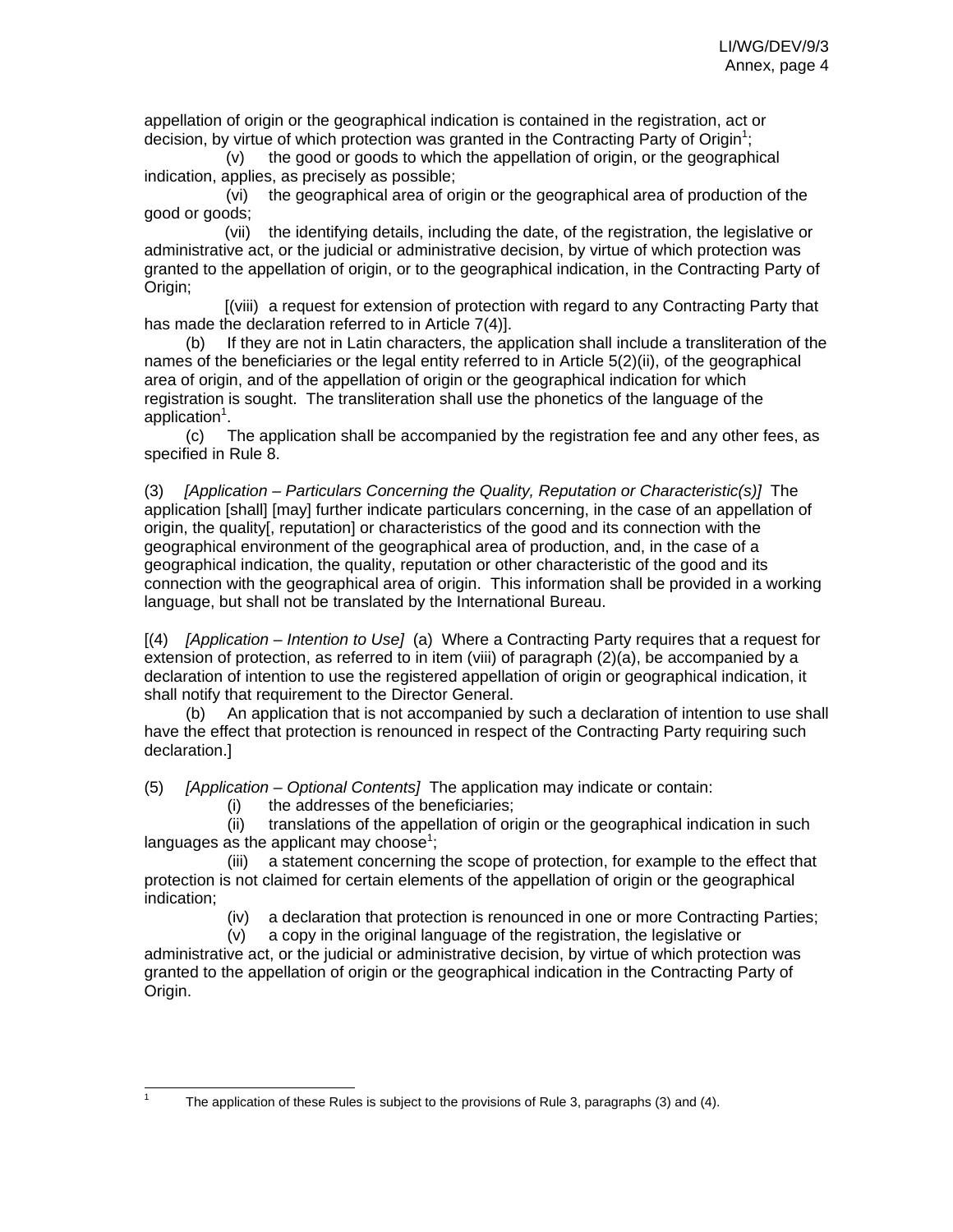#### Irregular Applications

(1) *[Examination of the Application and Correction of Irregularities]* (a) Subject to paragraph (2), if the International Bureau finds that an application does not satisfy the conditions set out in Rule 3(1) or Rule 5, it shall defer registration and invite the Competent Authority or, in the case of Article 5(3), the beneficiaries or the legal entity referred to in Article 5(2)(ii), to remedy the irregularity found within a period of three months from the date on which the invitation was sent.

(b) If the irregularity found is not corrected within two months of the date of the invitation referred to in subparagraph (a), the International Bureau shall send a reminder of its invitation. The sending of such a reminder shall have no effect on the three-month period referred to in subparagraph (a).

(c) If the correction of the irregularity is not received by the International Bureau within the three-month period referred to in subparagraph (a), the application shall be rejected by the International Bureau, which shall inform the Competent Authority or, in the case of Article 5(3), the beneficiaries or the legal entity referred to in Article 5(2)(ii) as well as the Competent Authority, accordingly.

(d) Where, in accordance with subparagraph (c), the application is rejected, the International Bureau shall refund the fees paid in respect of the application, after deduction of an amount corresponding to half the registration fee referred to in Rule 8.

(2) *[Application Not Considered as Such]* If the application is not filed by the Competent Authority of the Contracting Party of Origin or, in the case of Article 5(3), the beneficiaries or the legal entity referred to in Article 5(2)(ii), it shall not be considered as such by the International Bureau and shall be returned to the sender.

## **Rule 7**

## Entry in the International Register

(1) *[Registration]* (a) Where the International Bureau finds that the application satisfies the conditions set out in Rules 3(1) and 5, it shall enter the appellation of origin or the geographical indication in the International Register.

 (b) Where the application is also governed by the Lisbon Agreement or the 1967 Act, the International Bureau shall enter the appellation of origin in the International Register if it finds that the application satisfies the conditions set out in Rules 3(1) and 5 of the Regulations that apply in respect of the Lisbon Agreement or the 1967 Act.

 (c) The International Bureau shall indicate per Contracting Party whether the international registration is governed by this Act or by the Lisbon Agreement or the 1967 Act.

(2) *[Contents of the Registration]* The international registration shall contain or indicate:

- (i) all the particulars given in the application;
- (ii) the language in which the International Bureau received the application;
- (iii) the number of the international registration;
- (iv) the date of the international registration.

(3) *[Certificate and Notification]* The International Bureau shall:

send a certificate of international registration to the Competent Authority of the Contracting Party of Origin or, in the case of Article 5(3), to the beneficiaries or the legal entity referred to in Article 5(2)(ii) that requested the registration; and

 (ii) notify the international registration to the Competent Authority of each Contracting Party.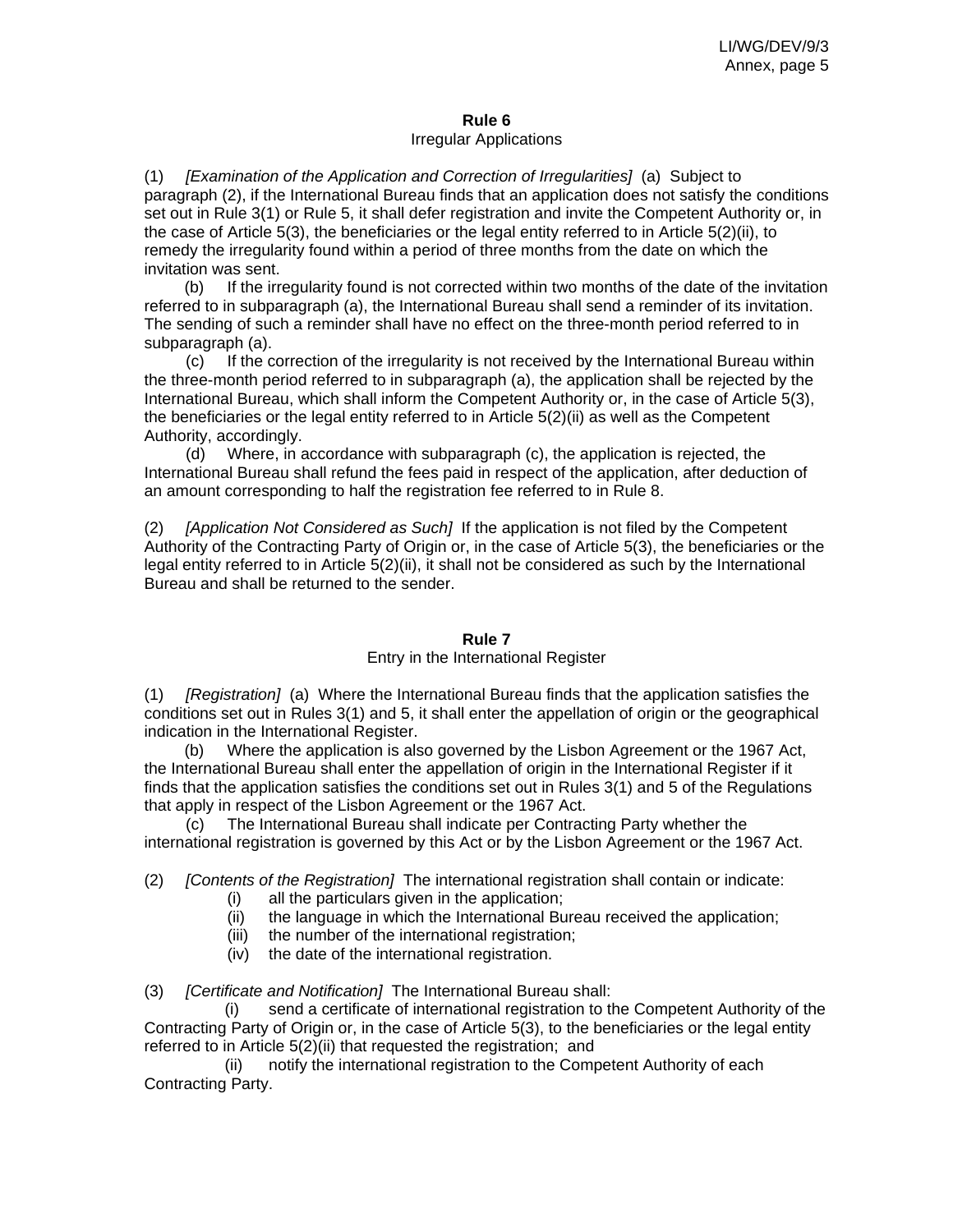(4) *[Implementation of Article 31(1)]* (a) In case of the ratification of, or accession to, this Act by a State that is party to the Lisbon Agreement or the 1967 Act, Rule 5(2) to (5) shall apply *mutatis mutandis* with regard to international registrations of appellations of origin effective under the Lisbon Agreement or the 1967 Act in respect of that State. The International Bureau shall verify with the Competent Authority concerned any modifications to be made, in view of the requirements of Rules 3(1) and 5, for the purpose of their registration under this Act and notify international registrations thus effected to all other Contracting Parties. Modifications shall be subject to payment of the fee specified in Rule 8(1)(ii).

 (b) Any Contracting Party that is also party to the Lisbon Agreement or the 1967 Act shall, upon receipt of a notification under subparagraph (a), protect the appellation of origin concerned thenceforth under this Act, subject to any declaration of refusal or notification of invalidation that the Contracting Party had issued in respect of the appellation of origin under the Lisbon Agreement or the 1967 Act, which shall remain effective under this Act, unless the Contracting Party indicates otherwise. Any period granted under Article 5(6) of the Lisbon Agreement or the 1967 Act and still effective at the time the notification under subparagraph (a) is received shall, for its remainder, be subject to the provisions of Article 17.

## **Rule 8**

Fees

(1) *[Amount of Fees]* The International Bureau shall collect the following fees, payable in Swiss francs:

| (i)                                                                                                 | fee for international registration                                     | [500] |
|-----------------------------------------------------------------------------------------------------|------------------------------------------------------------------------|-------|
| (ii)                                                                                                | fee for each modification of an international registration             | [200] |
| (iii)                                                                                               | fee for providing an extract from the International Register           | [90]  |
|                                                                                                     | (iv) fee for providing an attestation or any other written information |       |
| concerning the contents of the International Register                                               |                                                                        | [80]  |
| $L(\Delta)$ - in distributed a coordinate or the set of a set over all the incomparated $L(\Delta)$ |                                                                        |       |

[(v) individual complementary fees as referred to in paragraph (2)]

[(2) *[Establishment of the Amount of Individual Complementary Fees]* (a) Where a Contracting Party makes a declaration under Article 7(4) that it wants to receive an individual complementary fee, as referred to in that provision, the amount of such fee shall be indicated in the currency used by the Competent Authority.

 (b) Where the fee is indicated in the declaration referred to in subparagraph (a) in a currency other than Swiss currency, the Director General shall, after consultation with the Competent Authority of the Contracting Party, establish the amount of the fee in Swiss currency on the basis of the official exchange rate of the United Nations.

 (c) Where, for more than three consecutive months, the official exchange rate of the United Nations between the Swiss currency and the currency in which the amount of an individual complementary fee has been indicated by a Contracting Party is higher or lower by at least 5% than the last exchange rate applied to establish the amount of the fee in Swiss currency, the Office of that Contracting Party may ask the Director General to establish a new amount of the fee in Swiss currency according to the official exchange rate of the United Nations prevailing on the day preceding the day on which the request is made. The Director General shall proceed accordingly. The new amount shall be applicable as from a date which shall be fixed by the Director General, provided that such date is between one and two months after the date of the publication of the said amount on the website of the Organization.

 (d) Where, for more than three consecutive months, the official exchange rate of the United Nations between the Swiss currency and the currency in which the amount of an individual complementary fee has been indicated by a Contracting Party is lower by at least 10% than the last exchange rate applied to establish the amount of the fee in Swiss currency, the Director General shall establish a new amount of the fee in Swiss currency according to the current official exchange rate of the United Nations. The new amount shall be applicable as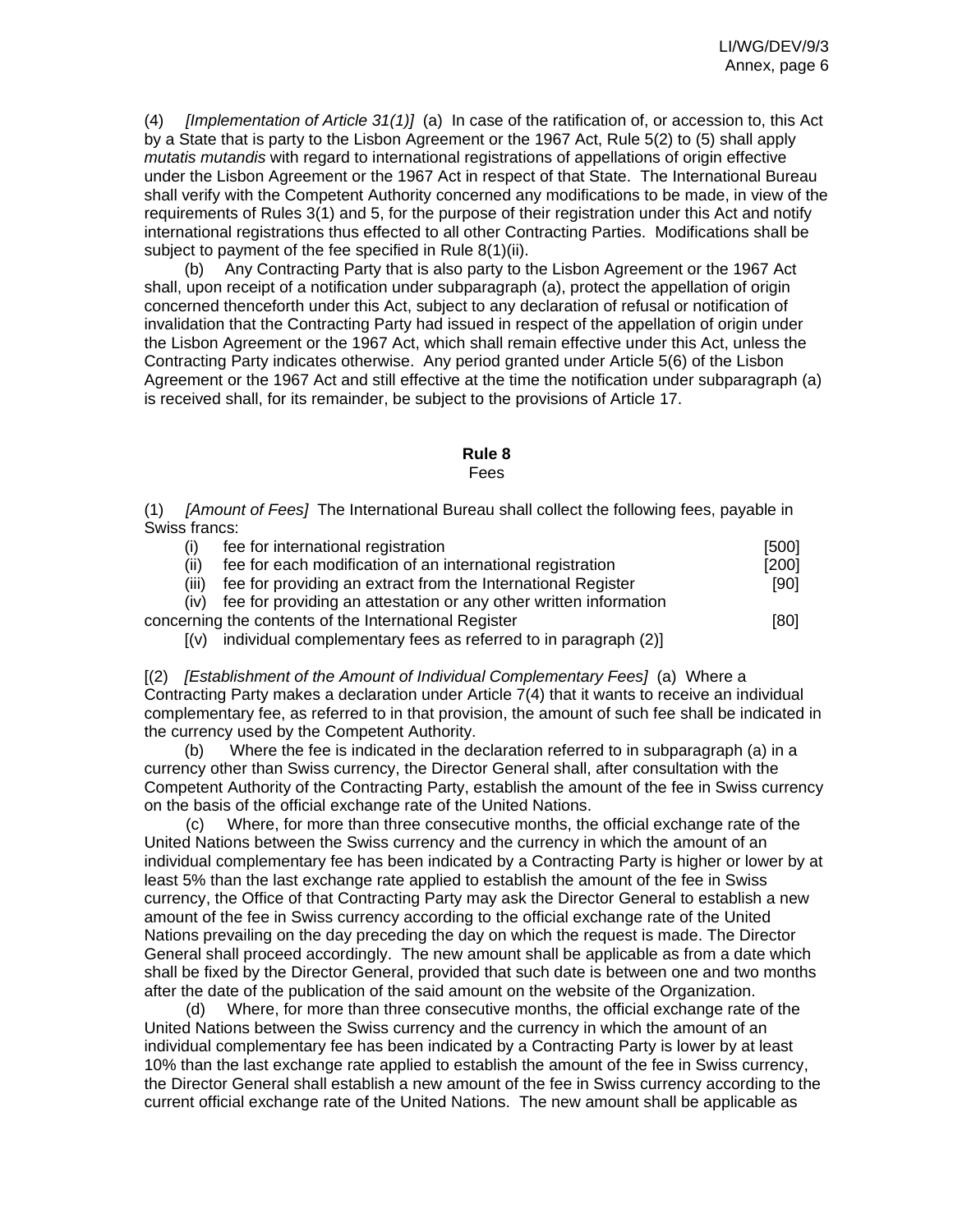from a date which shall be fixed by the Director General, provided that such date is between one and two months after the date of the publication of the said amount on the web site of the Organization.

(3) *[Crediting of Individual Complementary Fees to the Accounts of the Contracting Parties Concerned]* Any individual complementary fee paid to the International Bureau in respect of a Contracting Party shall be credited to the account of that Contracting Party with the International Bureau within the month following the month in the course of which the recording of the international registration for which that fee has been paid was effected.]

(4) *[Obligation to Use Swiss Currency]* All payments made under these Regulations to the International Bureau shall be in Swiss currency irrespective of the fact that, where the fees are paid through the Competent Authority, such Competent Authority may have collected those fees in another currency.

(5) *[Payment]* (a) Subject to subparagraph (b), the fees shall be paid directly to the International Bureau.

(b) The fees payable in connection with an application may be paid through the Competent Authority if the Competent Authority accepts to collect and forward such fees and the beneficiaries so wish. Any Competent Authority which accepts to collect and forward such fees shall notify that fact to the Director General.

(6) *[Modes of Payment]* Fees shall be paid to the International Bureau in accordance with the Administrative Instructions.

(7) *[Indications Accompanying the Payment]* At the time of the payment of any fee to the International Bureau, an indication must be given of the appellation of origin or the geographical indication concerned and the purpose of the payment.

(8) *[Date of Payment]* (a) Subject to subparagraph (b), any fee shall be considered to have been paid to the International Bureau on the day on which the International Bureau receives the required amount.

(b) Where the required amount is available in an account opened with the International Bureau and that Bureau has received instructions from the holder of the account to debit it, the fee shall be considered to have been paid to the International Bureau on the day on which the International Bureau receives an application or a request for the recording of a modification.

(9) *[Change in the Amount of the Fees]* Where the amount of any fee is changed, the amount valid on the date on which the fee was received by the International Bureau shall be applicable.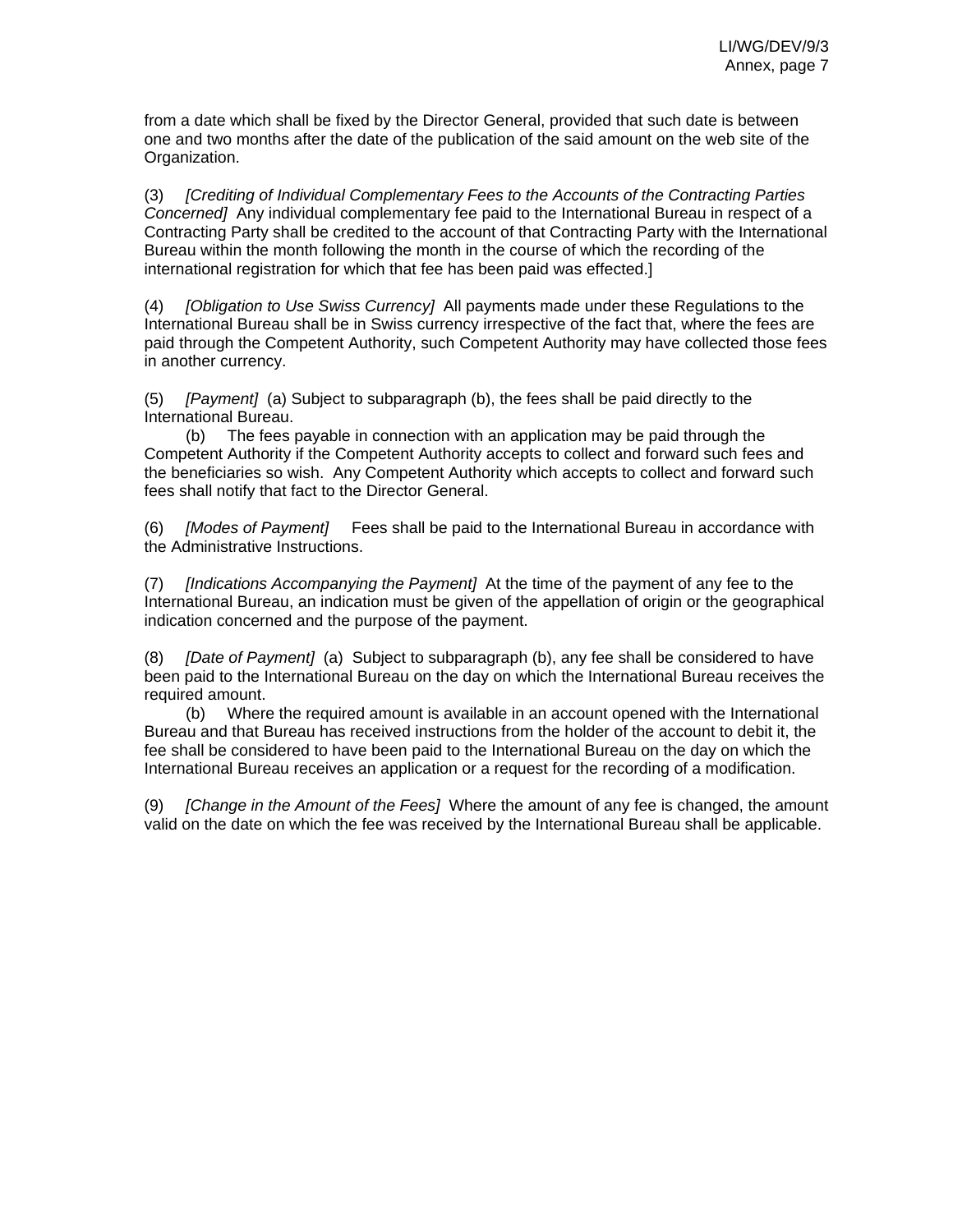## **Chapter III Refusal and Other Actions in Respect of International Registration**

## **Rule 9**

#### Refusal

(1) *[Notification to the International Bureau]* (a) A refusal shall be notified to the International Bureau by the Competent Authority of the concerned Contracting Party and shall be signed by that Competent Authority.

 (b) The refusal shall be notified within a period of [one year] from the receipt of the notification of international registration under Article 6(4). In the case of Article 29(4), this time limit may be extended by another year.

(2) *[Contents of the Notification of Refusal]* A notification of refusal shall indicate or contain:

(i) the Competent Authority notifying the refusal;

(ii) the number of the relevant international registration, preferably accompanied by further information enabling the identity of the international registration to be confirmed, such as the denomination constituting the appellation of origin or the indication constituting the geographical indication;

(iii) the grounds on which the refusal is based;

(iv) where the refusal is based on the existence of a prior right, as referred to in Article 13, the essential particulars of that prior right and, in particular, if it is constituted by a national, regional or international trademark application or registration, the date and number of such application or registration, the priority date (where appropriate), the name and address of the holder, a reproduction of the trademark, together with the list of relevant goods and services given in the trademark application or registration, it being understood that the list may be submitted in the language of the said application or registration;

 $[(v)$  in case of a partial refusal based on coexistence with a prior right, item  $(iv)$ shall apply *mutatis mutandis* in respect of such coexistence<sup>2</sup>;]

(vi) where the refusal concerns only certain elements of the appellation of origin, or the geographical indication, an indication of the elements that it concerns;

(vii) the judicial or administrative remedies available to contest the refusal, together with the applicable time limits.

(3) *[Entry in the International Register and Notifications by the International Bureau]* Subject to Rule 10(1), the International Bureau shall enter in the International Register any refusal, together with the date on which the notification of refusal was sent to the International Bureau, and shall communicate a copy of the notification of refusal to the Competent Authority of the Contracting Party of Origin or, in the case of Article 5(3), the beneficiaries or the legal entity referred to in Article 5(2)(ii) as well as the Competent Authority of the Contracting Party of Origin.

 $\frac{1}{2}$  In the case of a partial refusal based on such coexistence with an appellation of origin, or a geographical indication, previously recorded in the International Register, the International Bureau shall supplement the International Register by entering cross-references between the two international registrations. Paragraph (3) shall apply *mutatis mutandis* with regard to the modification of the previously recorded international registration.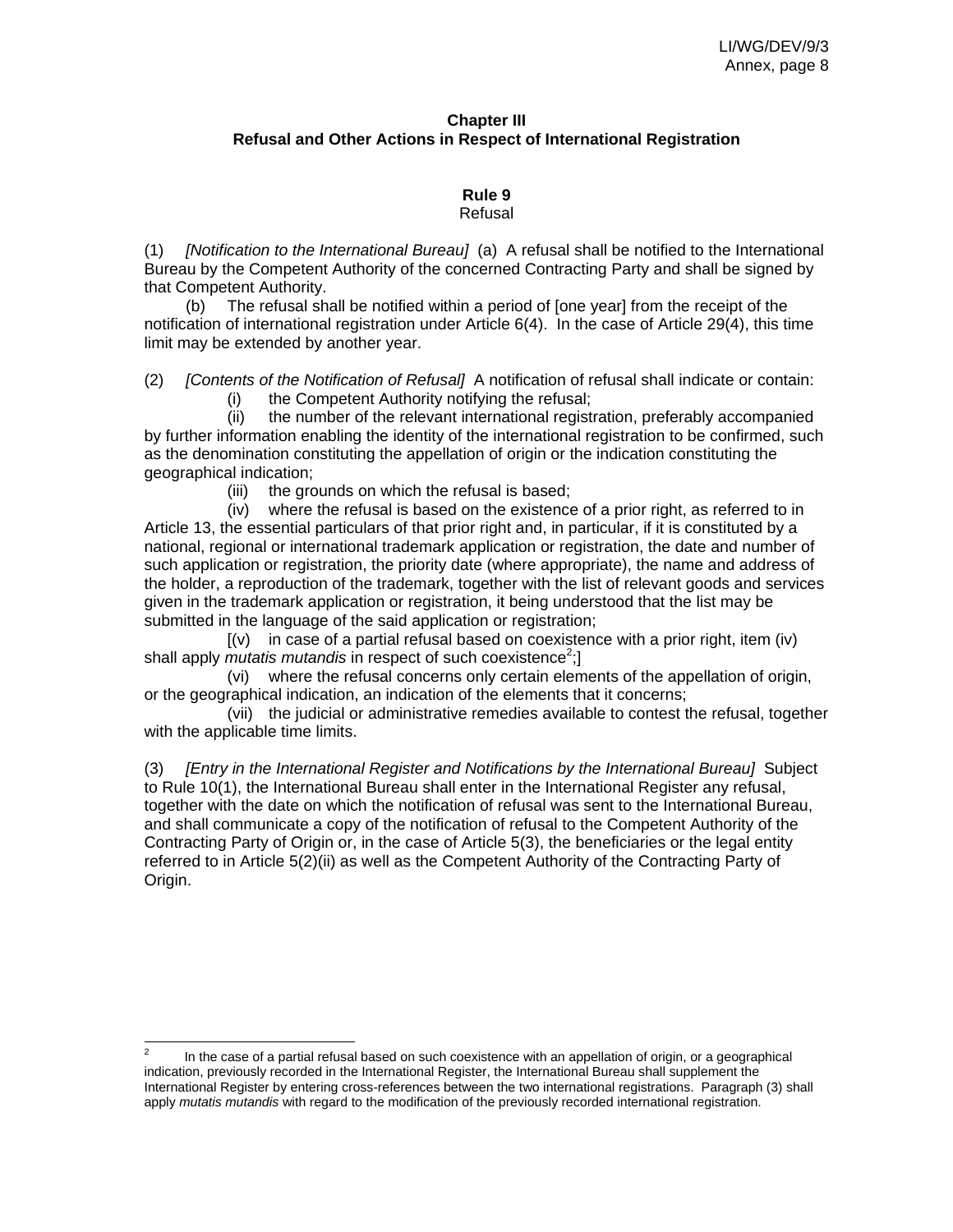#### Irregular Notification of Refusal

(1) *[Declaration of Refusal Not Considered as Such]* (a) A notification of refusal shall not be considered as such by the International Bureau:

(i) if it does not indicate the number of the international registration concerned, unless other information given in the declaration enables the registration to be identified without ambiguity;

(ii) if it does not indicate any ground for refusal;

(iii) if it is sent to the International Bureau after the expiry of the relevant time limit referred to in Rule 9(1);

(iv) if it is not notified to the International Bureau by the Competent Authority.

(b) Where subparagraph (a) applies, the International Bureau shall inform the Competent Authority that submitted the notification of refusal that the refusal is not considered as such by the International Bureau and has not been entered in the International Register, shall state the reasons therefore and shall, unless it is unable to identify the international registration concerned, communicate a copy of the notification of refusal to the Competent Authority of the Contracting Party of Origin or, in the case of Article 5(3), the beneficiaries or the legal entity referred to in Article 5(2)(ii) as well as the Competent Authority of the Contracting Party of Origin.

(2) *[Irregular Declaration]* If the notification of refusal contains an irregularity other than those referred to in paragraph (1), the International Bureau shall nevertheless enter the refusal in the International Register and shall communicate a copy of the notification of refusal to the Competent Authority of the Contracting Party of Origin or, in the case of Article 5(3), the beneficiaries or the legal entity referred to in Article 5(2)(ii) as well as the Competent Authority of the Contracting party of Origin. At the request of that Competent Authority or, in the case of Article 5(3), the beneficiaries or the legal entity referred to in Article 5(2)(ii), the International Bureau shall invite the Competent Authority that submitted the notification of refusal to regularize the notification without delay.

#### **Rule 11**

#### Withdrawal of Refusal

(1) *[Notification to the International Bureau]* A refusal may be withdrawn, in part or in whole, at any time by the Competent Authority that notified it. The withdrawal of a refusal shall be notified to the International Bureau by the relevant Competent Authority and shall be signed by such authority.

(2) *[Contents of the Notification]* The notification of withdrawal of a refusal shall indicate:

(i) the number of the international registration concerned, preferably accompanied by other information enabling the identity of the international registration to be confirmed, such as the denomination constituting the appellation of origin or the indication constituting the geographical indication;

 (ii) the reason for the withdrawal and, in case of a partial withdrawal, the particulars referred to in Rule 9(2) [(v) or] (vi);

(iii) the date on which the refusal was withdrawn.

(3) *[Entry in the International Register and Notifications by the International Bureau]* The International Bureau shall enter in the International Register any withdrawal referred to in paragraph (1) and shall communicate a copy of the notification of withdrawal to the Competent Authority of the Contracting Party of Origin or, in the case of Article 5(3), the beneficiaries or the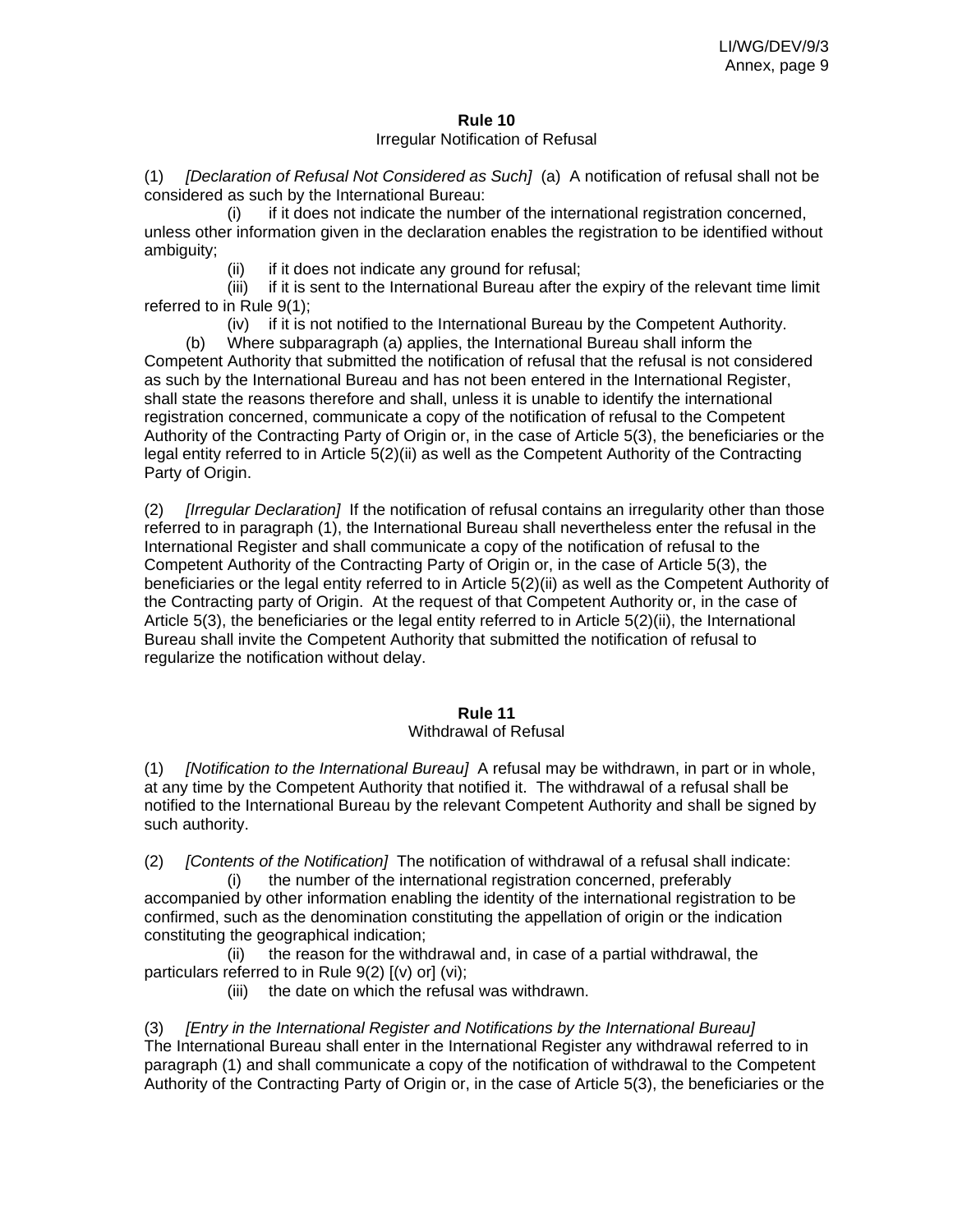legal entity referred to in Article 5(2)(ii) as well as the Competent Authority of the Contracting Party of Origin.

## **Rule 12**

#### Notification of Grant of Protection

(1) *[Optional Statement of Grant of Protection]* (a) A Competent Authority of a Contracting Party which does not refuse the effects of an international registration may, within the time limit referred to in Rule 9(1), send to the International Bureau a statement confirming that protection is granted to the appellation of origin, or the geographical indication, that is the subject of an international registration.

- (b) The statement shall indicate:
	- (i) the Competent Authority of the Contracting Party making the statement;

(ii) the number of the international registration concerned, preferably accompanied by other information enabling the identity of the international registration to be confirmed, such as the denomination constituting the appellation of origin, or the indication constituting the geographical indication; and

(iii) the date of the statement.

#### (2) *[Optional Statement of Grant of Protection Following a Refusal]*

(a) Where a Competent Authority that has previously submitted a notification of refusal wishes to withdraw that refusal, it may, instead of notifying the withdrawal of refusal in accordance with Rule 11(1), send to the International Bureau a statement to the effect that protection is granted to the relevant appellation of origin or geographical indication.

- (b) The statement shall indicate:
	- (i) the Competent Authority of the Contracting Party making the statement;

(ii) the number of the international registration concerned, preferably accompanied by other information enabling the identity of the international registration to be confirmed, such as the denomination constituting the appellation of origin, or the indication constituting the geographical indication;

 (iii) the reason for the withdrawal and, in case of a grant of protection that amounts to a partial withdrawal of refusal, the particulars referred to in Rule 9(2) [(v) or] (vi); and

(iv) the date on which protection was granted.

(3) *[Entry in the International Register and Notifications by the International Bureau]* The International Bureau shall enter in the International Register any statement referred to in paragraphs (1) or (2) and communicate a copy of such statement to the Competent Authority of the Contracting Party of Origin or, in the case of Article 5(3), the beneficiaries or the legal entity referred to in Article 5(2)(ii) as well as the Competent Authority of the Contracting Party of Origin.

## **Rule 13**

Notification of Invalidation of the Effects of an International Registration in a Contracting Party

(1) *[Notification of Invalidation to the International Bureau]* Where the effects of an international registration are invalidated in a Contracting Party, in whole or in part, and the invalidation is no longer subject to appeal, the Competent Authority of the concerned Contracting Party shall transmit to the International Bureau a notification of invalidation. The notification shall indicate or contain:

(i) the number of the international registration concerned, preferably accompanied by other information enabling the identity of the international registration to be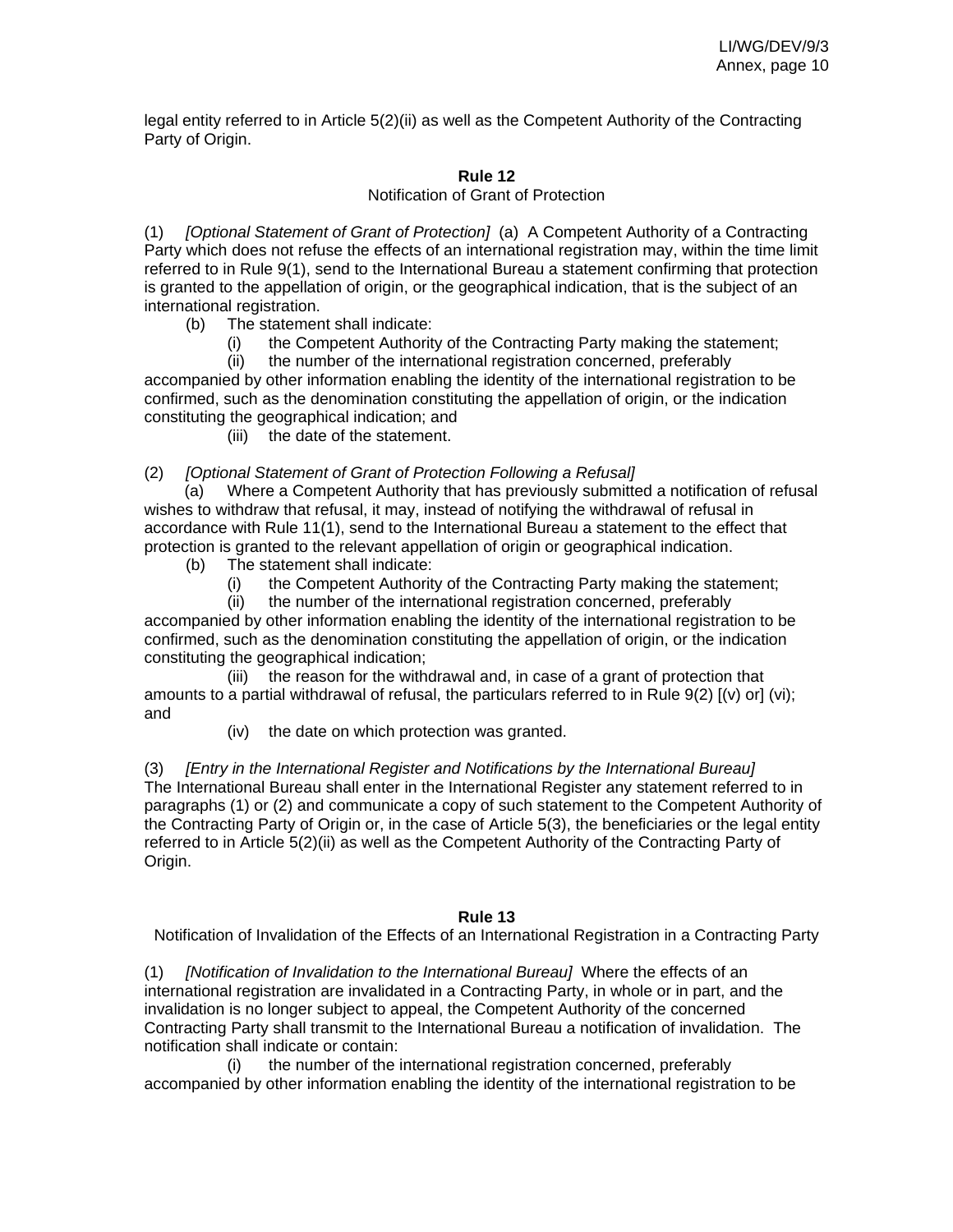confirmed, such as the denomination constituting the appellation of origin, or the indication constituting the geographical indication;

(ii) the authority that pronounced the invalidation;

(iii) the date on which the invalidation was pronounced;

(iv) where the invalidation is partial, the particulars referred to in

Rule 9(2) [(v) or] (vi);

(v) the grounds on the basis of which the invalidation was pronounced;

(vi) a copy of the decision that invalidated the effects of the international registration.

(2) *[Entry in the International Register and Notifications by the International Bureau]* The International Bureau shall enter the invalidation in the International Register together with the particulars referred to in items (i) to (v) of paragraph (1) and shall communicate a copy of the notification to the Competent Authority of the Contracting Party of Origin or, in the case of Article 5(3), the beneficiaries or the legal entity referred to in Article 5(2)(ii) as well as the Competent Authority of the Contracting Party of Origin.

## **Rule 14**

## Notification of Transitional Period Granted to Third Parties

(1) *[Notification to the International Bureau]* Where a third party has been granted a defined period of time in which to terminate the use of a registered appellation of origin, or a registered geographical indication, in a Contracting Party, in accordance with Article 17(1) or Article 17(2), the Competent Authority of that Contracting Party shall notify the International Bureau accordingly. The notification shall indicate:

(i) the number of the international registration concerned, preferably accompanied by other information enabling the identity of the international registration to be confirmed, such as the denomination constituting the appellation of origin, or the indication constituting the geographical indication;

(ii) the identity of the third party concerned;

(iii) the period granted to the third party, [preferably] accompanied by information about the scope of the use during the transitional period;

(iv) the date from which the defined period begins, it being understood that the date may not be later than one year and three months from the receipt of the notification of international registration under Article 6(4) or, in the case of Article 29(4), no later than two years and three months from such receipt.

(2) *[Desirable Duration]* The duration of the period granted to a third party shall not be longer than [15] years, it being understood that the period may depend on the specific situation of each case [and that a period longer than ten years would be exceptional].

(3) *[Entry in the International Register and Notifications by the International Bureau]* Subject to the notification referred to in paragraph (1) being sent by the Competent Authority to the International Bureau before the date referred to in paragraph (1)(iv), the International Bureau shall enter such notification in the International Register together with the particulars shown therein and shall communicate a copy of the notification to the Competent Authority of the Contracting Party of Origin or, in the case of Article 5(3), the beneficiaries or the legal entity referred to in Article 5(2)(ii) as well as the Competent Authority of the Contracting Party of Origin.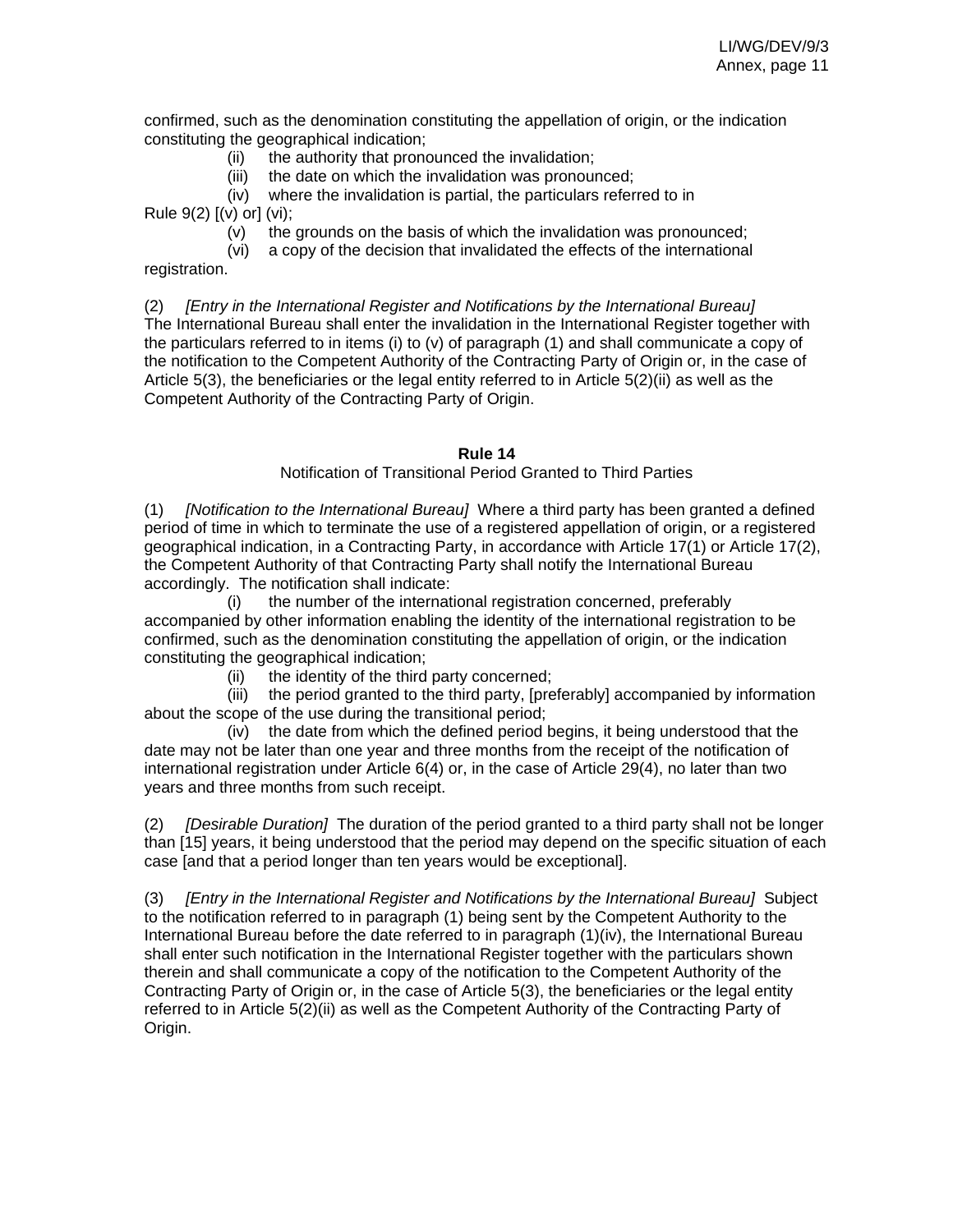#### **Modifications**

(1) *[Permissible Modifications]* The following modifications may be recorded in the International Register:

(i) the addition or deletion of a beneficiary or some beneficiaries;

(ii) a modification of the names or addresses of the beneficiaries;

(iii) a modification of the limits of the geographical area of origin of the good or goods to which the appellation of origin, or the geographical indication, applies;

(iv) a modification relating to the legislative or administrative act, the judicial or administrative decision, or the registration referred to in Rule 5(2)(a)(vii);

(v) a modification relating to the Contracting Party of Origin that does not affect the geographical area of origin of the good or goods to which the appellation of origin, or the geographical indication, applies;

(vi) a modification under Rule 16.

(2) *[Procedure]* A request for entry of a modification referred to in paragraph (1) shall be presented to the International Bureau by the Competent Authority of the Contracting Party of Origin or, in the case of Article 5(3), the beneficiaries or the legal entity referred to in Article 5(2)(ii), and shall be accompanied by the fee specified in Rule 8.

(3) *[Entry in the International Register and Notification to the Competent Authorities]* The International Bureau shall enter in the International Register any modification requested in accordance with paragraphs (1) and (2), confirm the entry to the Competent Authority that requested the modification, and communicate such modification to the Competent Authorities of the other Contracting Parties.

(4) *[Optional Alternative]* In the case of Article 5(3), paragraphs (1) to (3) shall apply *mutatis mutandis*, it being understood that a request from the beneficiaries or from the legal entity referred to in Article 5(2)(ii) must indicate that the change is requested because of a corresponding change to the registration, the legislative or administrative act, or the judicial or administrative decision, on the basis of which the appellation of origin, or the geographical indication, had been granted protection in the Contracting Party of Origin; and that the entry of the modification in the International Register shall be confirmed to the concerned beneficiaries or legal entity by the International Bureau, which shall also inform the Competent Authority of the Contracting Party of Origin.

## **Rule 16**

## Renunciation of Protection

(1) *[Notification to the International Bureau]* The Competent Authority of the Contracting Party of Origin, or, in the case of Article 5(3), the beneficiaries or the legal entity referred to in Article 5(2)(ii) or the Competent Authority of the Contracting Party of Origin, may at any time notify the International Bureau that protection of the appellation of origin, or the geographical indication, is renounced [, in whole or in part,] in respect of one or some of the Contracting Parties. The notification of renunciation of protection shall state the number of the international registration concerned, preferably accompanied by other information enabling the identity of the international registration to be confirmed, such as the denomination constituting the appellation of origin, or the indication constituting the geographical indication.

(2) *[Withdrawal of a Renunciation]* Any renunciation may be withdrawn [, in whole or in part,] at any time by the Competent Authority that notified it or, in the case of Article 5(3), the beneficiaries or the legal entity referred to in Article 5(2)(ii) or the Competent Authority of the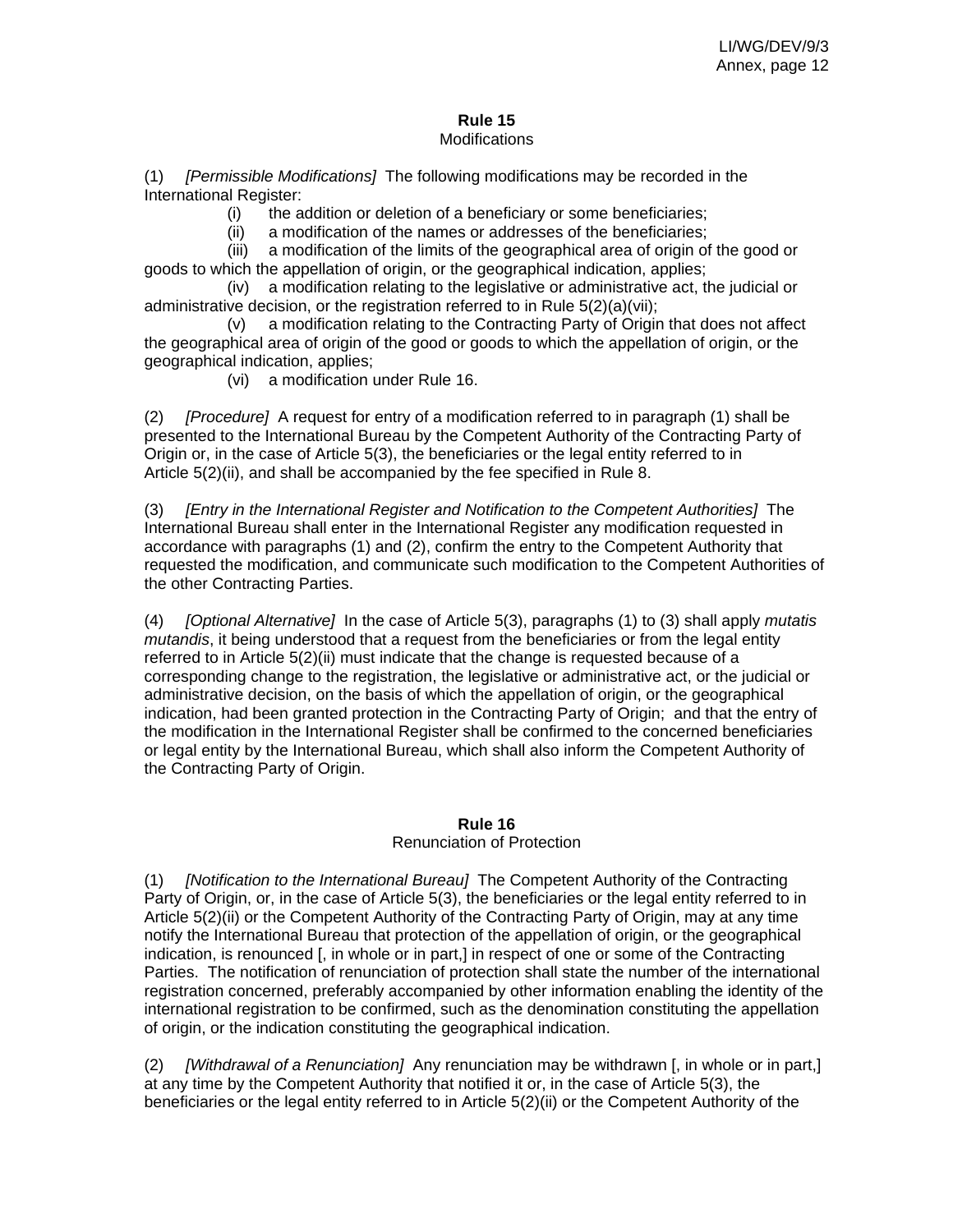Contracting Party of Origin, subject to payment of the fee for a modification [and any individual complementary fees].

(3) *[Entry in the International Register and Notification to the Competent Authorities]* The International Bureau shall enter in the International Register any renunciation of protection referred to in paragraph (1), or any withdrawal of a renunciation referred to in paragraph (2), confirm the entry to the Competent Authority of the Contracting Party of Origin and, in the case of Article 5(3), the beneficiaries or legal entity, while also informing the Competent Authority of the Contracting Party of Origin, and shall communicate the entry of such modification in the International Register to the Competent Authorities of each Contracting Party to which the renunciation, or the withdrawal of the renunciation, relates.

(4) *[Application of Rules 9 to 12]* The Competent Authority of a Contracting Party that receives a notification of the withdrawal of a renunciation may notify the International Bureau of the refusal of the effects of the international registration in its territory. The declaration shall be addressed to the International Bureau by such Competent Authority within a period of one year from the date of notification by the International Bureau of the withdrawal of the renunciation. Rules 9 to 12 shall apply *mutatis mutandis*.

## **Rule 17**

Cancellation of an International Registration

(1) *[Request for Cancellation]* The Competent Authority of the Contracting Party of Origin, or, in the case of Article 5(3), the beneficiaries or the legal entity referred to in Article 5(2)(ii) or the Competent Authority of the Contracting Party of Origin, may at any time request the International Bureau to cancel the international registration concerned. The request for cancellation shall state the number of the international registration concerned, preferably accompanied by other information enabling the identity of the international registration to be confirmed, such as the denomination constituting the appellation of origin or the indication constituting the geographical indication.

(2) *[Entry in the International Register and Notification to the Competent Authorities]* The International Bureau shall enter in the International Register any cancellation together with the particulars given in the request, confirm the entry to the Competent Authority of the Contracting Party of Origin or, in the case of Article 5(3), the beneficiaries or the legal entity referred to in Article 5(2)(ii), while also informing the Competent Authority of the Contracting Party of Origin, and shall communicate the cancellation to the Competent Authorities of the other Contracting Parties.

## **Rule 18**

## Corrections Made to the International Register

(1) *[Procedure]* If the International Bureau, acting *ex officio* or at the request of the Competent Authority of the Contracting Party of Origin, finds that the International Register contains an error with respect to an international registration, it shall correct the Register accordingly.

(2) *[Optional Alternative]* In the case of Article 5(3), a request under paragraph (1) can also be submitted by the beneficiaries or by the legal entity referred to in Article 5(2)(ii). The beneficiaries or the legal entity shall be notified by the International Bureau of any correction concerning the international registration.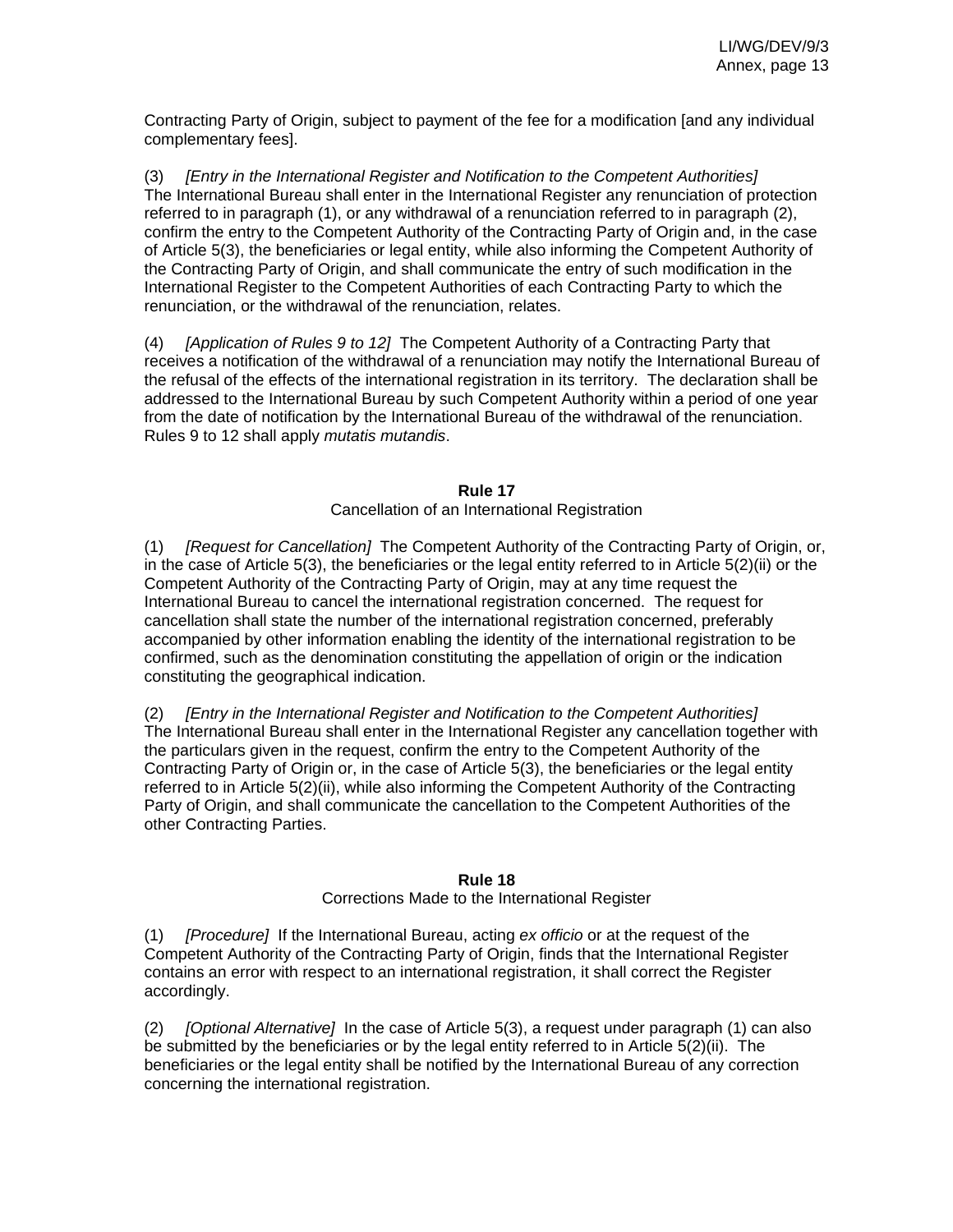(3) *[Notification of Corrections to the Competent Authorities]* The International Bureau shall notify any correction of the International Register to the Competent Authorities of all Contracting Parties as well as, in the case of Article 5(3), the beneficiaries or the legal entity referred to in Article 5(2)(ii).

(4) *[Application of Rules 9 to 12]* Where the correction of an error concerns the appellation of origin or the geographical indication, or the good or goods to which the appellation of origin or the geographical indication applies, the Competent Authority of a Contracting Party has the right to declare that it cannot ensure the protection of the appellation of origin or geographical indication after the correction. The declaration shall be addressed to the International Bureau by such Competent Authority within a period of one year from the date of notification by the International Bureau of the correction. Rules 9 to 12 shall apply *mutatis mutandis*.

## **Chapter IV Miscellaneous Provisions**

**Rule 19** 

**Publication** 

The International Bureau shall publish all entries made in the International Register.

## **Rule 20**

## Extracts from the International Register and Other Information Provided by the International Bureau

(1) *[Information on the Contents of the International Register]* Extracts from the International Register or any other information on the contents of the Register shall be provided by the International Bureau to any person so requesting, on payment of the fee specified in Rule 8.

(2) *[Communication of Provisions, Decisions or the Registration Under Which an Appellation of Origin or a Geographical Indication Is Protected]* (a) Any person may request from the International Bureau a copy in the original language of the provisions, the decisions or the registration referred to in Rule 5(2)(a)(vii), on payment of the fee specified in Rule 8.

(b) Where such documents have already been communicated to the International Bureau, the latter shall transmit without delay a copy to the person who has made the request.

(c) If such a document has never been communicated to the International Bureau, the latter shall request a copy of it from the Competent Authority of the Contracting Party of Origin and shall transmit the document, on receipt, to the person who has made the request.

# **Rule 21**

## **Signature**

Where the signature of a Competent Authority is required under these Regulations, such signature may be printed or replaced by the affixing of a facsimile or an official seal.